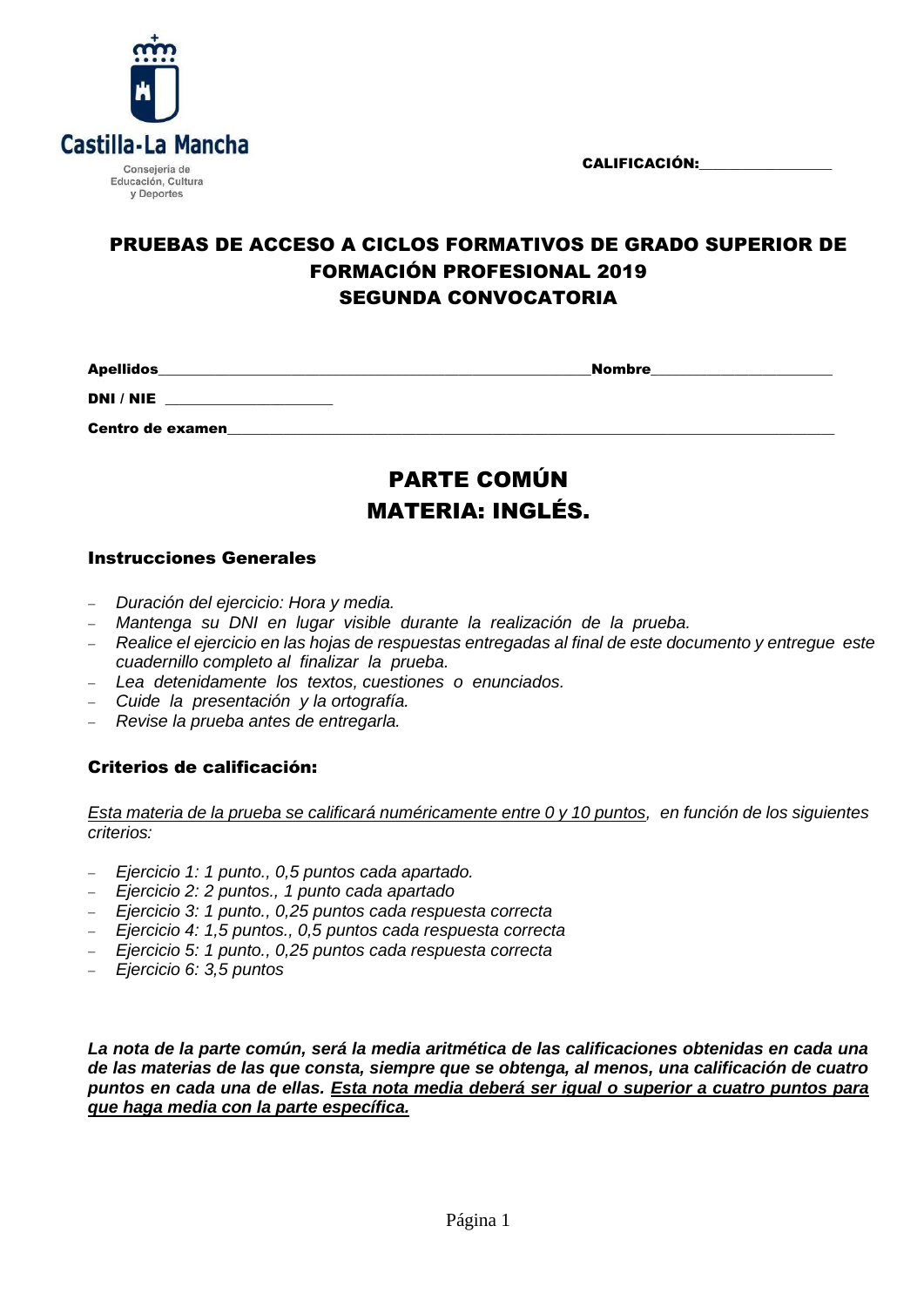| Castilla-La Mancha                                |
|---------------------------------------------------|
| Consejería de<br>Educación, Cultura<br>y Deportes |

DNI / NIE

Apellidos\_\_\_\_\_\_\_\_\_\_\_\_\_\_\_\_\_\_\_\_\_\_\_\_\_\_\_\_\_\_\_\_\_\_\_\_\_\_\_\_\_\_\_\_\_\_\_\_\_\_\_\_\_\_\_\_\_\_\_\_\_\_Nombre\_\_\_\_\_\_\_\_\_\_\_\_\_\_\_\_\_\_\_\_\_\_\_\_\_\_

## **EJERCICIOS**

"Electric cars are already cheaper to own and run" says ICCT Report

Petrol and diesel vehicles cost more over four years in UK and four other European nations.

Electric cars are already cheaper to own and run than petrol or diesel alternatives in five European countries analysed in new research.

The study examined the purchase, fuel and tax costs of Europe's bestselling car, the VW golf, in its battery electric, hybrid, petrol and diesel versions. Over four years, the pure electric version was the cheapest in all places – UK, Germany, France, Netherlands and Norway.

Carbon emissions from transport are a big contributor to global warming, but have been rising in recent years in the European Union. Vehicles are also a source of much air pollution, which causes 500,000 early deaths a year in the EU.

Electric cars offer the biggest savings over diesel in Norway (27%) as the battery-powered vehicles are exempt from a heavy registration tax. The ICCT analysis shows British drivers see the smallest saving – 5%. In Germany, France and the Netherlands, the saving varied from 11% to 15%.

Experts said financial incentives for electric cars would not be needed when purchase prices fall to that of fossil-fuel powered cars, which is likely between 2025 and 2030.

Cost is not the only factor, the analysts said. While electric car owners can also benefit from reduced parking and road toll charges, they need to be confident there are sufficient charging points.

Governments could do more to drive the growth of electric cars and also to steer the market away from the most polluting and inefficient cars. These large, heavy vehicles burden us and the climate with unnecessary CO2 and air pollutants. **(Text adapted from** *The Guardian***, 12th February, 2019**)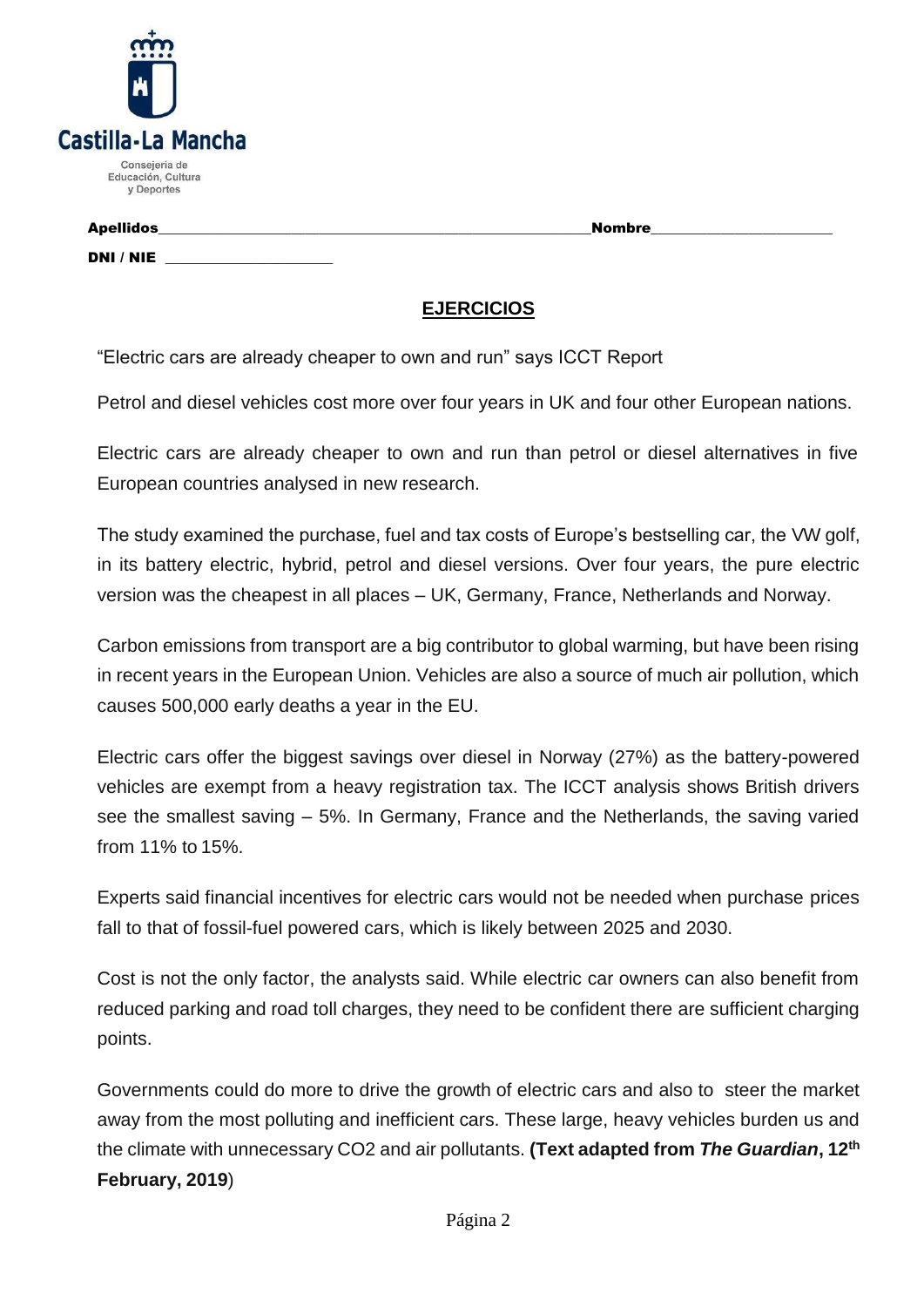

DNI / NIE \_\_\_\_\_\_\_\_\_\_\_\_\_\_\_\_\_\_\_\_\_\_\_\_

Apellidos\_\_\_\_\_\_\_\_\_\_\_\_\_\_\_\_\_\_\_\_\_\_\_\_\_\_\_\_\_\_\_\_\_\_\_\_\_\_\_\_\_\_\_\_\_\_\_\_\_\_\_\_\_\_\_\_\_\_\_\_\_\_Nombre\_\_\_\_\_\_\_\_\_\_\_\_\_\_\_\_\_\_\_\_\_\_\_\_\_\_

## **PART I. READING COMPREHENSION**

- **1. Say if the following sentences are TRUE (T) or FALSE (F) according to the text. Copy the evidence from the text. (1 punto)**
	- a) Nowadays air is more polluted because of vehicles.
	- b) Norway is the country where the electric cars offer the smallest savings over the rest of the vehicles.
- **2. Answer these questions according to the text. Use your own words. Cada pregunta se valora con 1 punto (0,5 puntos por la comprensión de la pregunta y del texto y 0,5 puntos a la corrección gramatical y ortográfica de la respuesta)**
	- a) Over years, which cars are more expensive electrical on one side, or diesel and petrol on the other?
	- b) According to the text, what should governments do?

## **PART II. VOCABULARY AND GRAMMAR**

- **3. Find words in the text with the same meaning as the following: (0,25 puntos cada respuesta correcta)**
	- a) possess (paragraph 2 )
	- b) economic (paragraph 6 )
	- c) reason (paragraph 7 )
	- d) unneeded (paragraph 8 )
- **4. Rewrite these sentences starting with the words given. Do not change the original meaning of the sentences. (0,5 puntos cada respuesta correcta)**
	- a) "Why didn't you come to my house?" asked Mary. Mary asked her friend ….
	- b) He hasn't got my number; he can't phone me. If….
	- c) The girls have bought Linda a bunch of flowers. Linda…..
- **5. Complete the sentences with a correct expression using the words in brackets. (0,25 puntos cada palabra correcta)**

a)(walk) is good for your health.

b) He's quite ................. (interest) in politics; he is always reading about how the governments do.

- c) Unless he had spoken English, he..................(not get) the job.
- d) Electric cars are..................(less) polluted cars in the market.